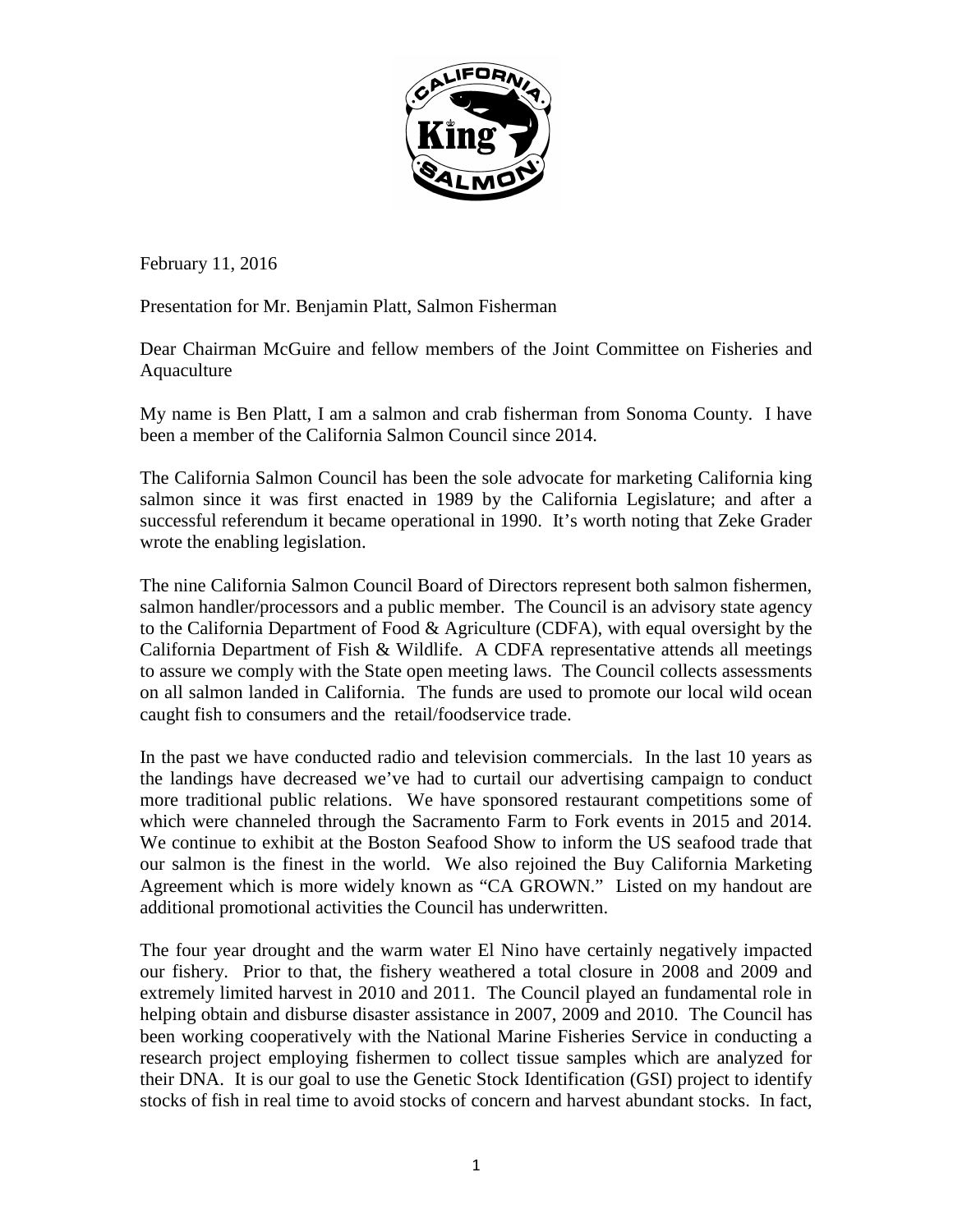our Executive Director is in Washington DC this week seeking appropriations for a Coast Wide GSI funding project for California, Oregon and Washington. We have been collecting samples since 2006. We would encourage this Committee to support this effort by writing a letter to our Congressional Representatives. A two-page handout on the GSI project is included with my report.

The Council is in the process of coordinating a referendum through the California Department of Food & Agriculture to allow salmon handlers and processors to join fishermen in paying equal assessments to double the Council's budget and expand the marketing and promotional outreach. The deadline for the vote is February 22.

As a salmon fisherman, I also hold a Dungeness crab permit. Because of the recent crab closure there is no Crab Council or similar marketing program to help communicate with the food trade. Our Executive Director David Goldenberg can provide insight at a later time on how such a marketing program can become established. In fact, while he is in Washington, DC he will be discussing the potential for disaster assistance with the California members.

Thank you very much for your attention. I am happy to answer any questions.

Ben Platt F/V Seastar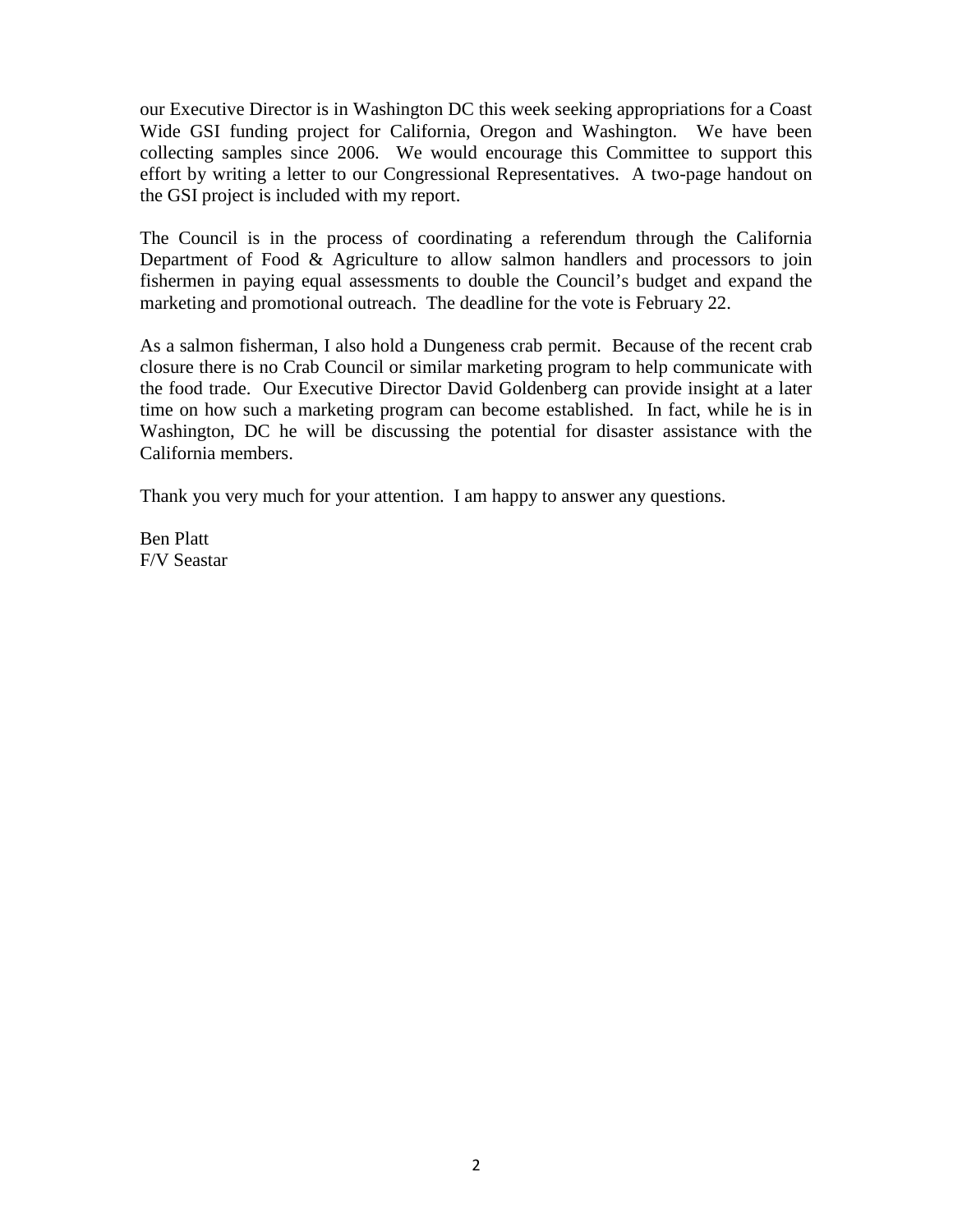

## *Supplemental Information*

*Dan Platt California Salmon Council www.calkingsalmon.org*

In 2012, the California Salmon Council Board voted to increase the assessment from 2 cents to 5-cents. The 2-cent assessment had never been changed since its inception in 1990. In response, the Handler Board members made a recommendation to amend the Council Law and allow for equal representation and equal assessments. In 2015 AB 958, amended the Council's law allowing the handlers to join. It also contains a clause that either group -- fishermen or handlers – can withdraw from the Council without necessitating a complete closure of the Council. The goal of the amendment was to double the Council's marketing budget to directly fund marketing efforts to expand its reach and effectiveness.

Below is a recap of some of the recent activities and highlights demonstrating what has been accomplished with the limited funds provided by fishermen to raise awareness about California King Salmon and drive demand:

- Television: 2014 and 2015 appearances by cookbook author and caterer Laura Kenny kick off season, summer grilling and Father's Day celebrations
- Sponsored 12 restaurant competitions as part of the popular 2014 Sacramento Farm to Fork celebration.
- Exhibited at the Boston Seafood Show Exposition in 2014 and 2015 with plans set for March 6-8, 2016
- Sponsored Moana Restaurant Group promotion throughout the Bay Area in 2015: Restaurants included-El Dorado Kitchen-Sonoma, Lark Creek-Walnut Creek, Yankee Pier-Lafayette, One Market-San Francisco
- Secured a 2015 salmon season opening feature in the San Francisco Chronicle
- Participated in the Sunset Magazine Celebration at Menlo Park headquarters 2015
- Updated the Council's social media profile including our website, initiated a Council Facebook page and established and maintained Twitter accounts
- Rejoined CA Grown- Buy California campaign with Social Media outreach
- Continue to coordinate the Genetic Stock Identification (GSI) research to support new management strategies